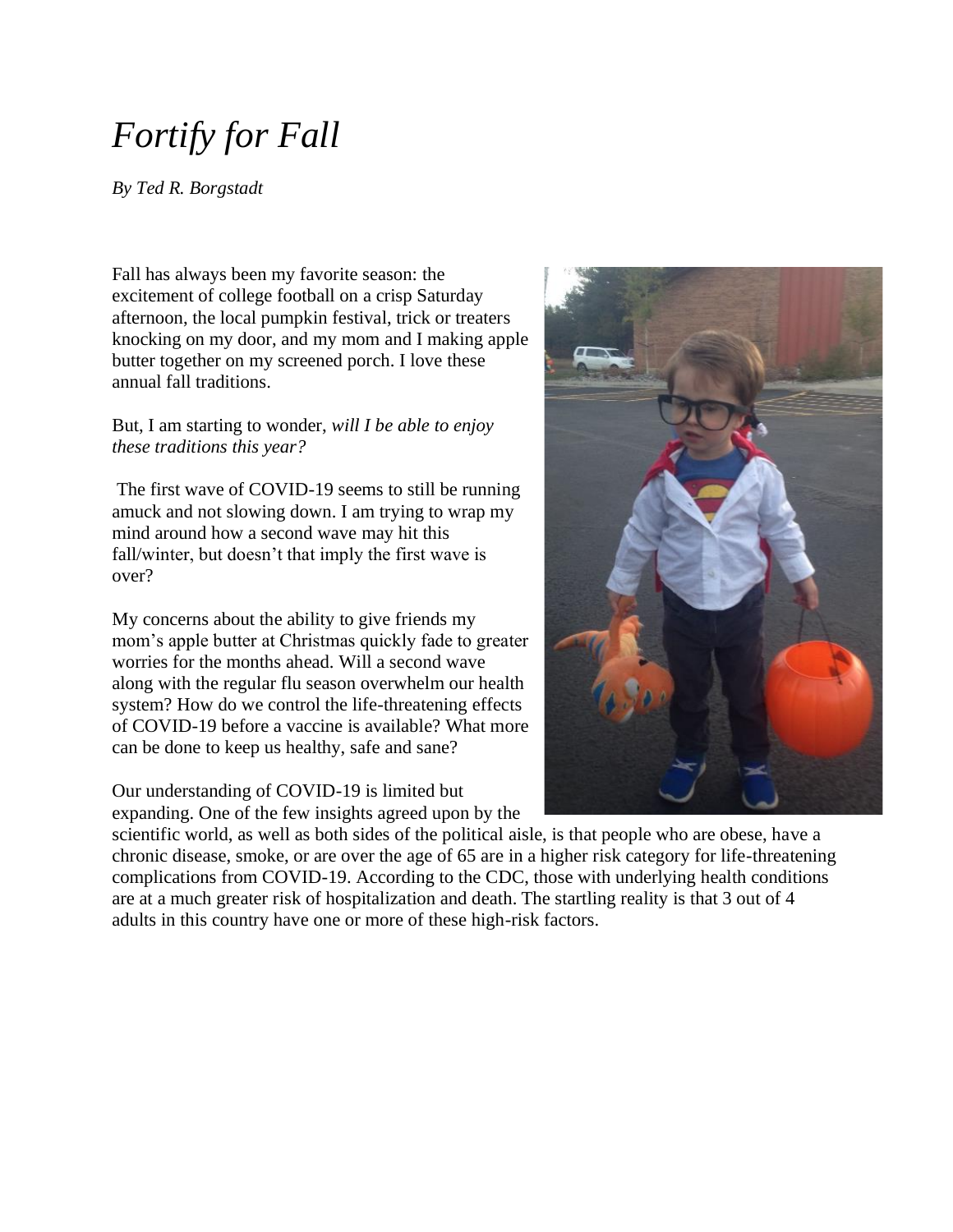#### Those with underlying health conditions are much more vulnerable to covid-19

Conditions include heart disease, chronic lung disease and diabetes.

#### Among patients with reported underlying health conditions



Source: CDC Morbidity and Mortality Weekly Report, June 15. SHELLY TAN/THE WASHINGTON POST

There is much about COVID-19 we can't control, but there are things each of us can do to provide more protection against a second wave. We can take steps today to fortify ourselves and our families, and remind ourselves that we are not without hope.

The word fortify means "to protect or strengthen against attack." We have just a few months until fall/winter. A few short months to strengthen and protect ourselves against a potential second attack of COVID-19. Fortify your family, *Fortify for Fall*.

In a few months you can significantly improve your health and reduce your compounding COVID-19 risk factors. With a little help, you can lose that extra 25 lbs. or quit smoking cigarettes for good. You can actually follow through with the instructions your doctor has given you over the years. There is a path forward to change, regardless of your mental or physical condition today.

Most often, it is not a lack of knowledge or understanding that keeps us from successfully changing difficult health behaviors. We know what our doctor has asked us to do but knowing for a lot of us is not enough to ensure we will change. For most of us, making a change and sustaining that change is a struggle. Sometimes it is difficult to nail down why changing behavior is so hard, it always seems like something else gets in the way.

The "something else" issue for each of us is different. We each have our own set of unique circumstances, problems, hang-ups, pride, mental blocks, fears, restrictions, joys, dreams, passions, regrets and relationship issues. Our lives tend to be messy, so if you are waiting for the messiness to clear up, you may be waiting a long time. *What if there was a way to change behavior even in the midst of our unique and ever evolving messiness of life?*

So, it begs the question, "how do I get started to Fortify for Fall?"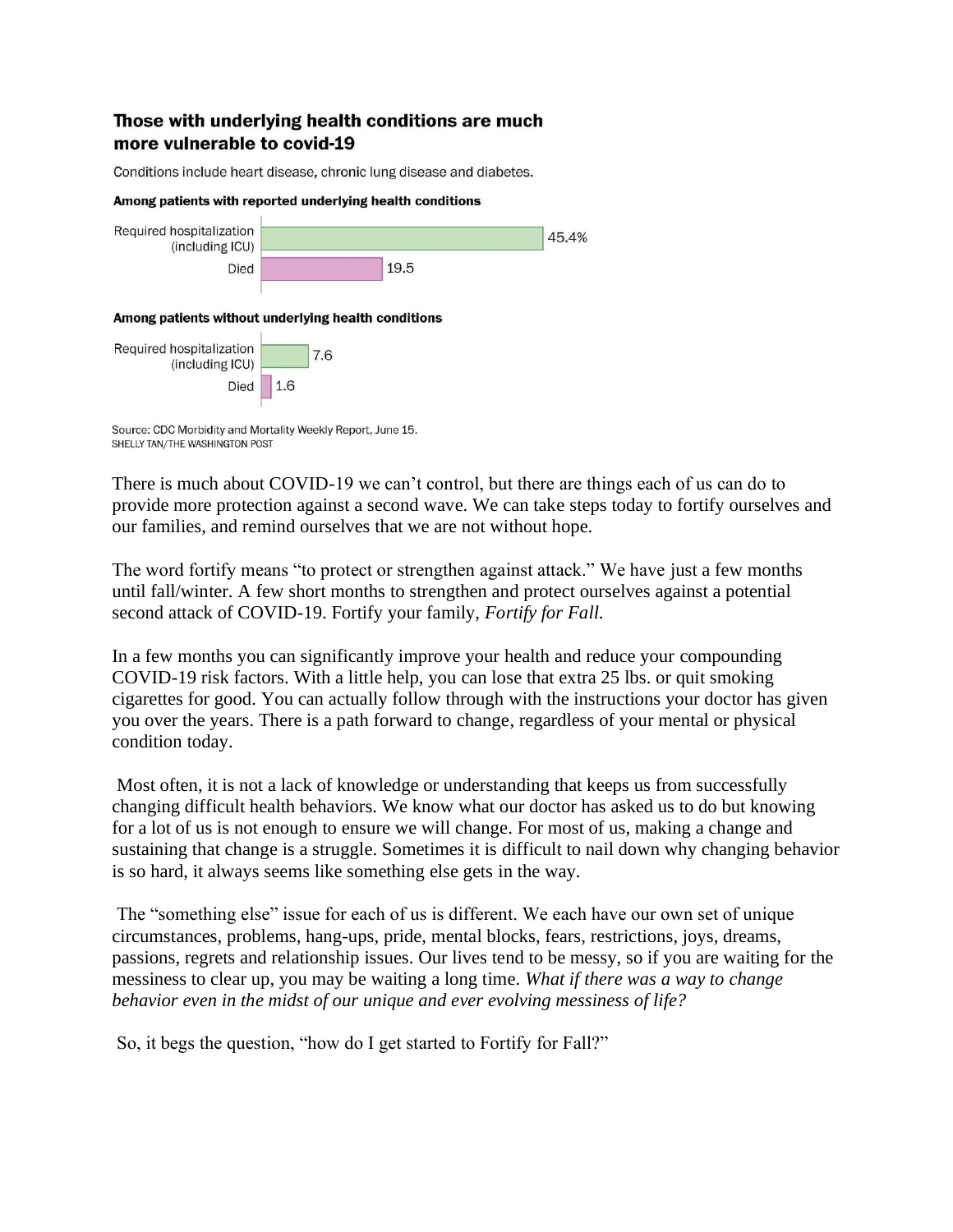## **Understand and Co-Exist with Your Stuff**

### **1. Evaluate**

Take an honest evaluation of your own stuff. This stuff is what is unique to you. It is what helps make you, well, you. Some of your stuff that may be directly in your sight each day, so it is pretty easy to identify. An example of the obvious stuff might be that you put off doing things you need to do; you are a procrastinator. There is also the stuff that may be lurking down deep and is less obvious, yet it just may be the stuff that affects your ability to be successful shortterm and long-term with your health goals. An example of the less obvious stuff is pride.

#### **2. Plan and embrace**

Next, think about how to strategically plan to move forward in the midst of your stuff, not in avoidance of your stuff. Accept that life is messy. **It is time to embrace your identified stuff that makes and keeps your life messy.** Then, take the time to creatively think about how you can co-exist with your stuff by making an adjustment or two that will allow you to move forward with starting to make the changes you need to make.

For example, if you are obese and you struggle with pride, then you may want to start walking in the neighborhood early in the morning before the sun comes up and before the neighbors are out. Your pride gets a breather and your body gets some exercise. Win-win.

### **Multiple Goals Together**

#### **3. Make a List**

Make a list with two columns:

- 1. Health changes you and your family need and want to make
- 2. Changes you need to make but don't want to make

Both lists are important to understand and will take different strategies to succeed. Working on goal areas from both columns at the same time is key. (*No cherry-picking only the goals you are really hyped to get started on!)* The secret to creating lasting behavior change is to match each goal with your level of motivation for that specific goal. For the goals you are less motivated to work on, set a mini-goal.

> Example: If you hate to eat vegetables, your goal should *not* be: eat three servings of vegetables a day for the next week.